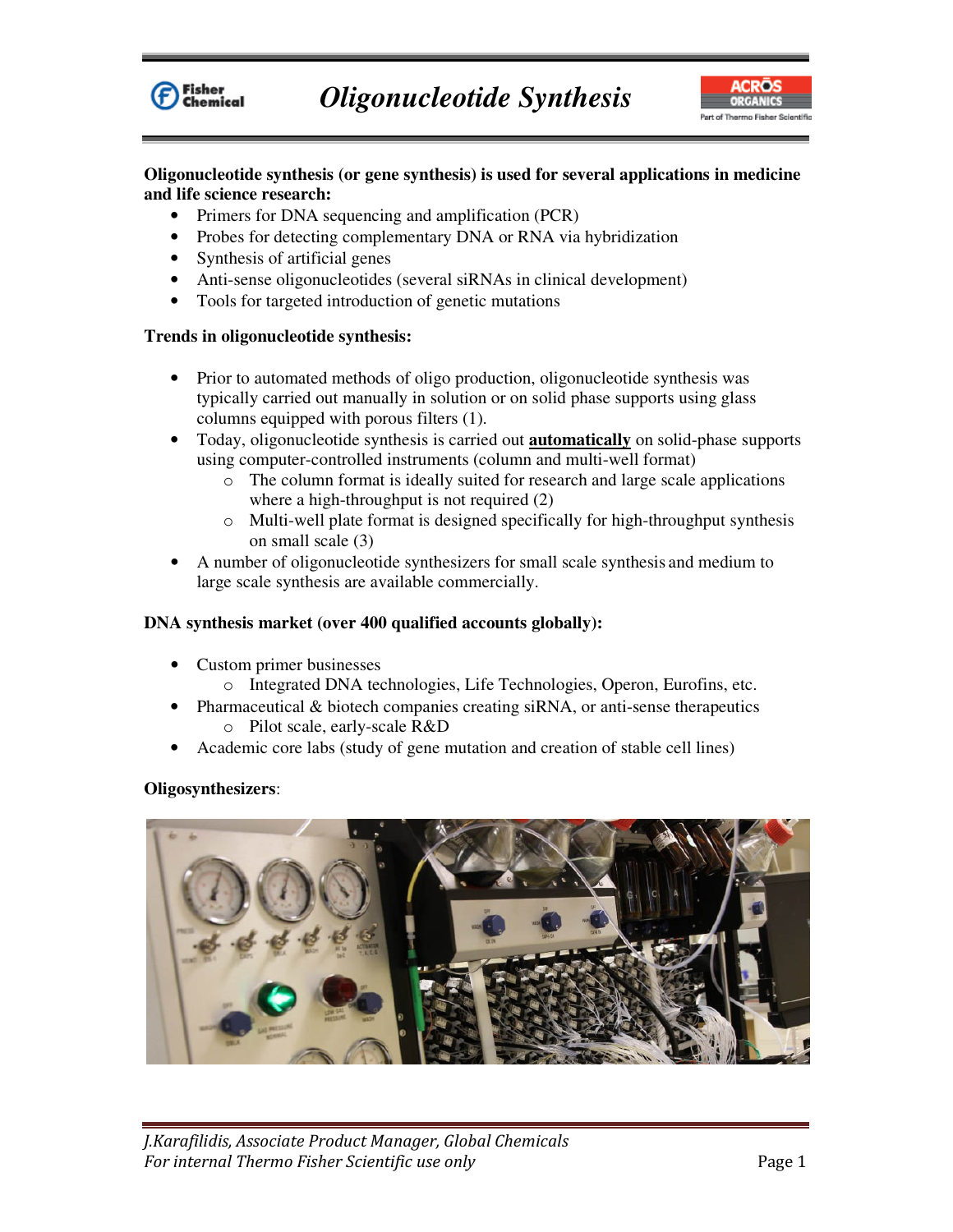

# *Oligonucleotide Synthesis*





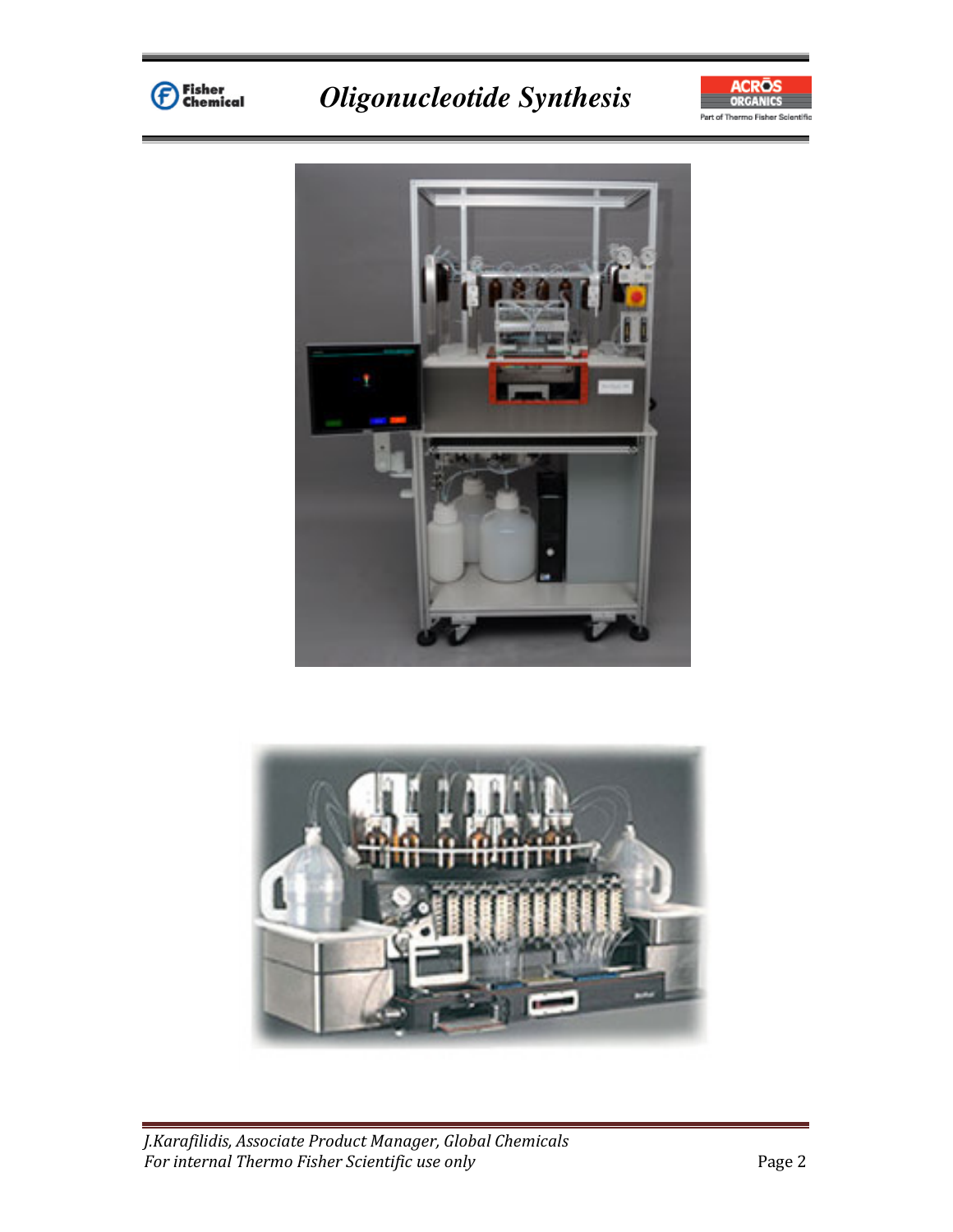



# **Typical requirements and blends used by oligo synthesis customers**:

| <b>Oligosynthesis Reagents</b>  | <b>Blend/Description</b>                          | <b>Typical Product Specs</b>                  |  |
|---------------------------------|---------------------------------------------------|-----------------------------------------------|--|
| Acetonitrile Low Water          | Acetonitrile $\leq$ 30 ppm water                  | Water $\leq 30$ ppm                           |  |
|                                 |                                                   | Acidity $\leq 0.5 \mu E/g$                    |  |
|                                 |                                                   | Purity (GC) min. 99.9%                        |  |
| Acetonitrile Anhydrous          | Acetonitrile Anhydrous ≤ 10 ppm                   | Water $\leq 10$ ppm                           |  |
|                                 | water                                             | Acidity $\leq 0.5$ $\mu$ E/g                  |  |
|                                 |                                                   | Purity (GC) min. 99.9%                        |  |
| Activator Solution (ETT)        | 0.3M ETT in Acetonitrile                          | Assay, $ETT = 0.28 - 0.32M$                   |  |
|                                 |                                                   | Water $\leq 50$ ppm                           |  |
|                                 |                                                   | HPLC purity 99.8% min.                        |  |
| <b>Activator Solution (BTT)</b> | 0.25 M BTT in Acetonitrile                        | Assay, $BTT = 0.24 - 0.26$ M                  |  |
|                                 |                                                   | Water $\leq 30$ ppm                           |  |
|                                 |                                                   | HPLC purity 99.5 % min.                       |  |
| Activator Solution (DCI)        | 0.25 M DCI in Acetonitrile                        | 29-32 g/L (Dicyanoimidazole,<br>titration)    |  |
|                                 |                                                   | $\leq$ 30 ppm water content (KF)              |  |
|                                 |                                                   | 0.25 M Concentration                          |  |
| Deblock DCM Solution            | 3% TCA in Dichloromethane                         | Assay, $TCA = 30g/l \pm 3%$                   |  |
|                                 |                                                   | $2.7 - 3.3\%$ (w/v)                           |  |
|                                 |                                                   | Water $\leq$ 150 ppm                          |  |
| Deblock DCE Solution            | 3% TCA in Dichloroethane                          | Assay, $TCA = 30g/l \pm 3%$                   |  |
|                                 |                                                   | $2.7 - 3.3\%$ (w/v)                           |  |
|                                 |                                                   | Water $\leq 100$ ppm                          |  |
| Dichloromethane Low Water       |                                                   | Water $\leq 30$ ppm                           |  |
|                                 |                                                   | Acidity $\leq 0.1 \mu Eq/g$                   |  |
| Cap A, 10% Pyridine             | THF/Pyridine/Ac2O                                 | $\overline{Ac_2O}$ = 9.0 – 11.0% (v/v)        |  |
|                                 | (8:1:1)                                           | 10.1 - 11.9% (w/v)                            |  |
|                                 |                                                   | Pyridine = $9.0 - 11.0\%$ (v/v)               |  |
|                                 |                                                   | $8.8 - 10.8\%$ (w/v)                          |  |
| Cap A, Mild                     | Tetrahydrofurane / TAC2O<br>$100/5$ (v/w)         | 45-55 g/L gravimetric (TAC2O)                 |  |
| Cap A, 10% Ac2O in THF          | Acetic Anhydride /                                | 88.7-108.4 g/L (Acetic Anhydride              |  |
|                                 | Tetrahydrofurane                                  | content, titration)                           |  |
|                                 | $9.1/90.9$ (v/v)                                  |                                               |  |
| Cap B, 16% NMI in THF           | THF/1-Methylimidazole                             | $\overline{\text{NMI}} = 15.2 - 17.8\%$ (v/v) |  |
|                                 | (84:16)                                           | $15.7 - 18.3\%$ (w/v)                         |  |
|                                 |                                                   | Water $\leq 120$ ppm                          |  |
| Cap B, 10% Pyridine             | Tetrahydrofurane / N-                             | ≤200 ppm (water content, Karl                 |  |
|                                 | Methylimidazole / Pyridine<br>$8/1/1$ ( $v/v/v$ ) | Fischer)                                      |  |
| Oxidizer, 20% Pyridine          | 0.02M lodine in THF/Pyridine/Water                | $lod = 20mM \pm 10\%$                         |  |
|                                 | (70:20:10)                                        | Pyridine = $18.5 - 21.5%$                     |  |
|                                 |                                                   | Release Date $\leq 6$ month                   |  |
| Oxidizer, 10% Pyridine          | 0.02M lodine in THF/Pyridine/Water                | $Iod = 4.8 - 5.5 g/L$                         |  |
|                                 | (70:10:20)                                        | Pyridine = $9.5 - 10.5%$                      |  |
|                                 |                                                   | $THF = 69.5 - 70.5%$                          |  |
| Oxidizer, Low Pyridine          | Tetrahyrofuran/Water/Pyridine/lodin               | 0.02 M iodine                                 |  |
|                                 | е                                                 | 90.54/9.05/0.41/0.43 (v/v/v/w)                |  |
|                                 | 90.54/9.05/0.41/0.43 (v/v/v/w)                    |                                               |  |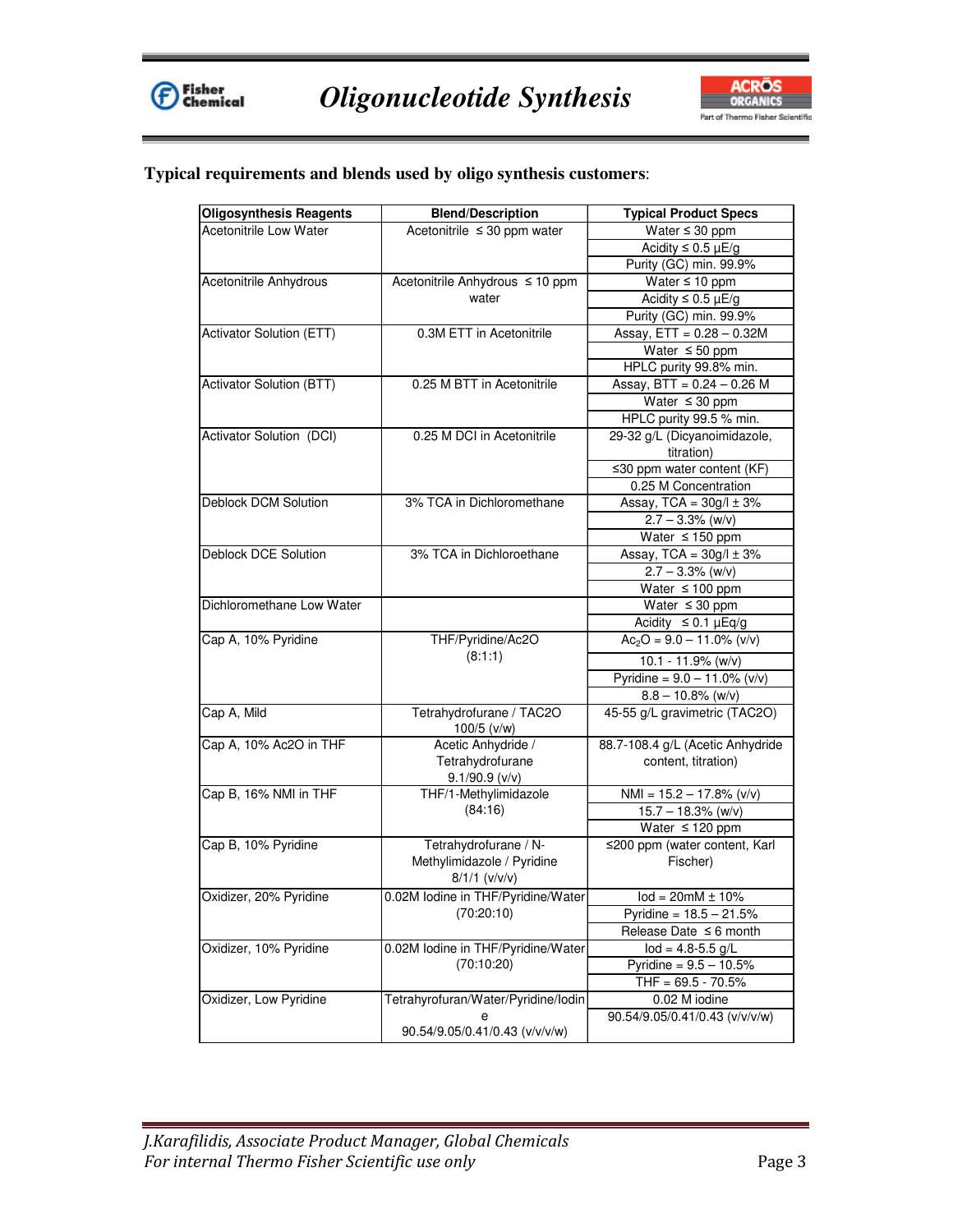



#### **Oligonuleotide synthetic cycle**:

• Oligonucleotide synthesis is carried out by a stepwise addition of nucleotide residues Oligonucleotide synthesis is carried out by a stepwise addition of nucleotide resition the 5'-terminus of the growing chain until the desired sequence is assembled. Oligonucleotide synthesis is carried out by a stepwise addition of nucleotide residues<br>to the 5'-terminus of the growing chain until the desired sequence is assembled.<br>Oligonucleotide synthesis uses modified nucleotides ca Oligonucleotide synthesis uses modified nucleotides called phosphoramidites. Each addition is referred to as a synthetic cycle and consists of four chemical reactions (18):

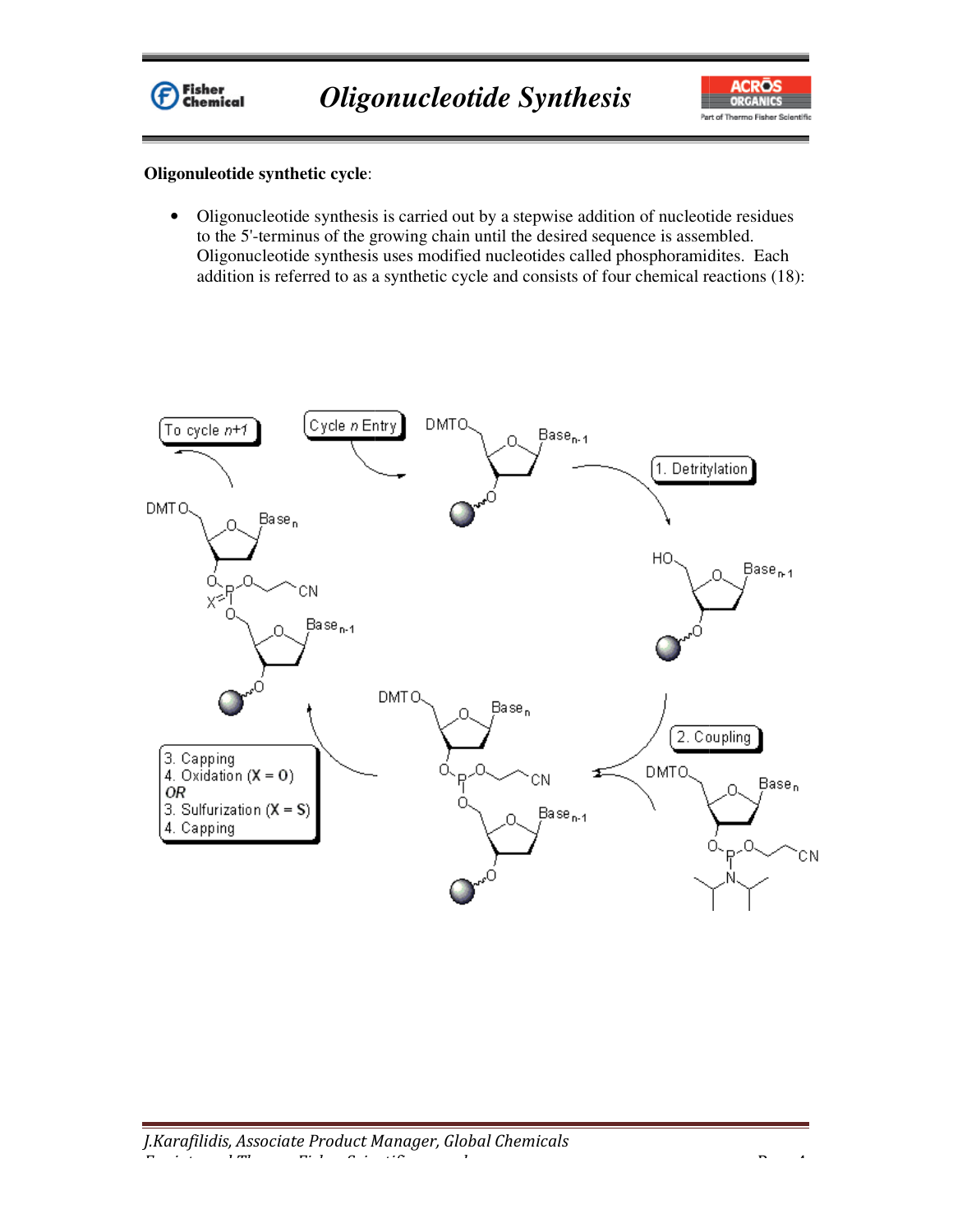

|  | Automated oligonucleotide synthesis and GC capabilities overview: |  |  |
|--|-------------------------------------------------------------------|--|--|
|  |                                                                   |  |  |

|        | <b>Oligonucleotide Synthesis Step</b>                                                                                             | GC typically offers in:           |
|--------|-----------------------------------------------------------------------------------------------------------------------------------|-----------------------------------|
| Step 1 | Deblocking (de-tritylation)<br>Deblock Solution: Tricholoroacetic Acid or<br>Dichloroacetic Acid in dichloromethane or<br>toluene | 4L Amber Glass                    |
| Step 2 | <b>Activation</b><br>1-H-tetrazole dicyanoimidazole (DCI) or<br>$\bullet$<br>ethylthio-1H-tetrazole (ETT) in acetonitrile         | Catalog versions of<br>components |
| Step 3 | Coupling<br>Anhydrous Acetonitrile<br>Activators                                                                                  | Acetonitrile in<br>Drums/Bottles  |
| Step 4 | <b>Capping</b><br>Cap A: Acetic anhydride, pyridine and THF<br>Cap B: n-methylimidazole in THF                                    | Cap A/Cap B in<br>Drums/Bottles   |
| Step 5 | <i><b>Oxidation</b></i><br>Blend: Iodine in THF, pyridine and water                                                               | 4L Bottles                        |
| Step 6 | <b>Post synthesis: Deprotection &amp; Desalting</b><br>Chromatography solvents<br><b>Chemicals for SDS PAGE</b>                   | Drums/Bottles                     |

## S*tep 1: De-blocking (detritylation)*

The DMT groups on phosphoramidites are first removed with an acid solution, such as **2% trichloroacetic acid (TCA)** or **3% dichloroacetic acid (DCA)**, in an inert solvent **(**typically **dichloromethane** or **toluene)**. The DMT cations that are formed are then washed out and the result is a solid support-bound oligonucleotide precursor bearing a free 5'-terminal hydroxyl group.

## *Step 2: Activation*

Nucleoside phosphoramidite mixtures (up to 0.2M) in **acetonitrile** are first activated by a 0.2–0.7 M solution of an acidic azole catalyst **(i.e., 1***H***-tetrazole, 2-ethylthiotetrazole** (4)**, 2 benzylthiotetrazole** (5,6)**,** or **4,5-dicyanoimidazole** (7)). The mixing is typically brief and oftentimes occurs in the fluid lines of oligonucleotide synthesizers.

## *Step 3: Coupling*

The activated phosphoramidites (up to 20-fold excess over the support-bound oligonucleotides) are then exposed to either the starting solid support or to a support-bound oligonucleotide precursor. The 5'-hydroxy group reacts with the activated phosphoramidite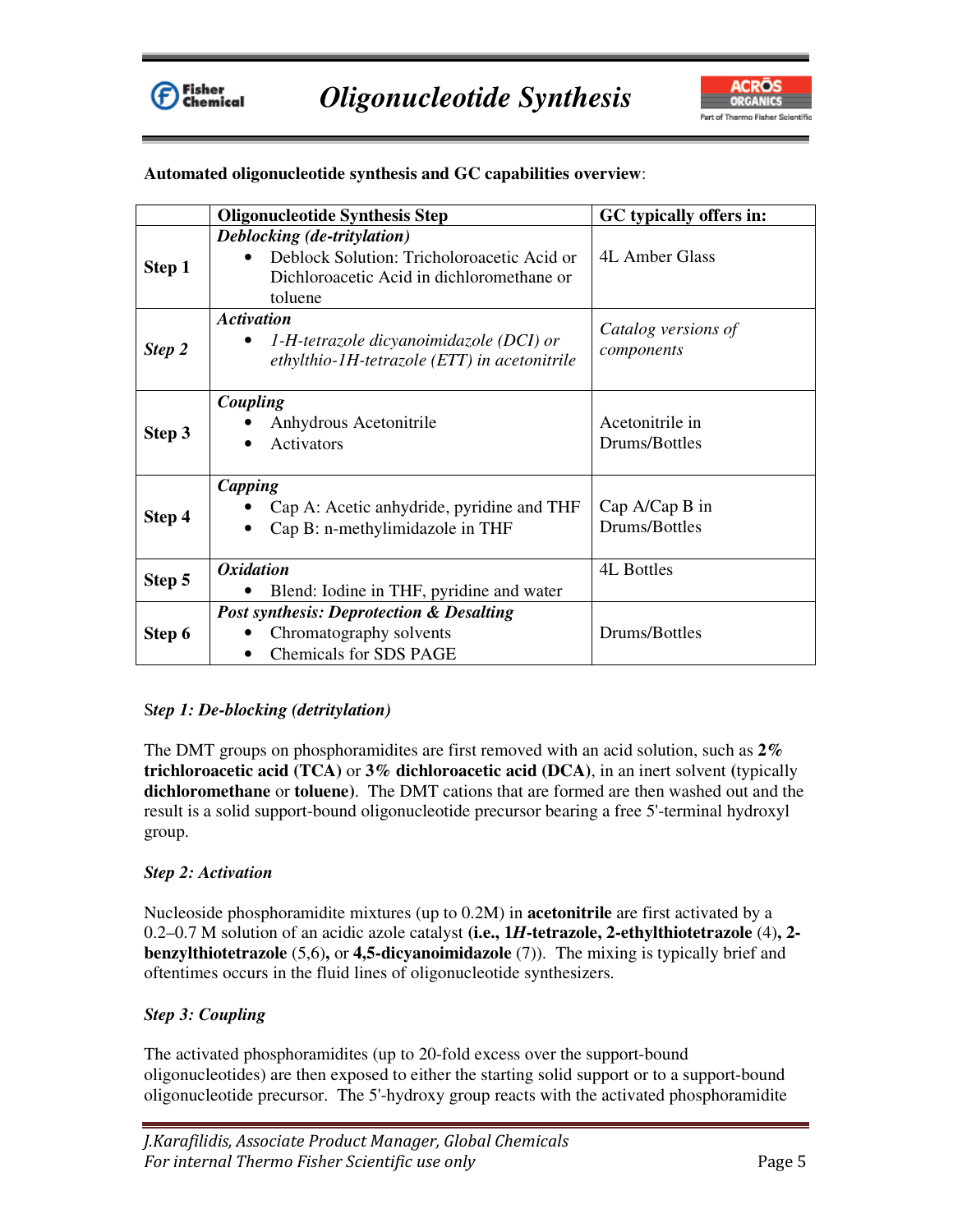



moiety of the incoming nucleoside phosphoramidite to form a phosphite triester linkage (8,9,10). Note: The reaction is highly sensitive to water. For this reason, oligonucleotide manufacturers carry out coupling reactions in **anhydrous acetonitrile**.

Upon the completion of the coupling reactions, any unbound reagents and by-products are then removed by washing.

# *Step 4: Capping*

The capping step is performed by treating the solid support-bound material with a mixture of **acetic anhydride** and **1-methylimidazole (**or, less often, **DMAP**)

• After the coupling reaction, a small amount of the solid support-bound 5'-OH groups (0.1 to 1%) remains unreacted and needs to be permanently blocked from further chain elongation to prevent the formation of (n-1) shortmers, which have an internal base deletion. These unreacted 5'-hydroxy groups are acetylated by the capping mixture.

## *Step 5: Oxidation*

The newly formed phosphite triester linkages are not natural and possess limited stability. The treatment of the support-bound material with iodine and water in the presence of a weak base (**pyridine, lutidine,** or **collidine**) oxidizes the phosphite triester into a stonger, tetracoordinated phosphate triester. The result is a protected precursor of the naturally occurring phosphate diester internucleosidic linkage. Oxidation may also be carried out under anhydrous conditions using **tert-Butyl hydroperoxide** (11) or, more efficiently, (1S)-(+)-(10 camphorsulfonyl)-oxaziridine (CSO) (12,13,14).

#### *Step 6: Post-synthesis*

After the completion of the chain assembly, the solid support-bound oligonucleotide is fully protected. To produce a functional oligonucleotide however, all the protecting groups have to be removed by treatment with inorganic bases or amines.

• Note: This method is limited because acrylonitrile is created as a side product. The formation of this side product may be avoided by treating the solid support-bound oligonucleotides with solutions of bases in an organic solvent, such as 50% **triethylamine** in **acetonitrile** (15) or 10% **diethylamine** in **acetonitrile** (16). This treatment is strongly recommended for medium- and large scale preparations.

Solid support-bound oligonucleotides are deprotected with aqueous **ammonium hydroxide, aqueous methylamine** (17), or a mixture of the two.

The fully deprotected product is then purified by a number of methods (where Fisher Chemical chromatography solvents are used).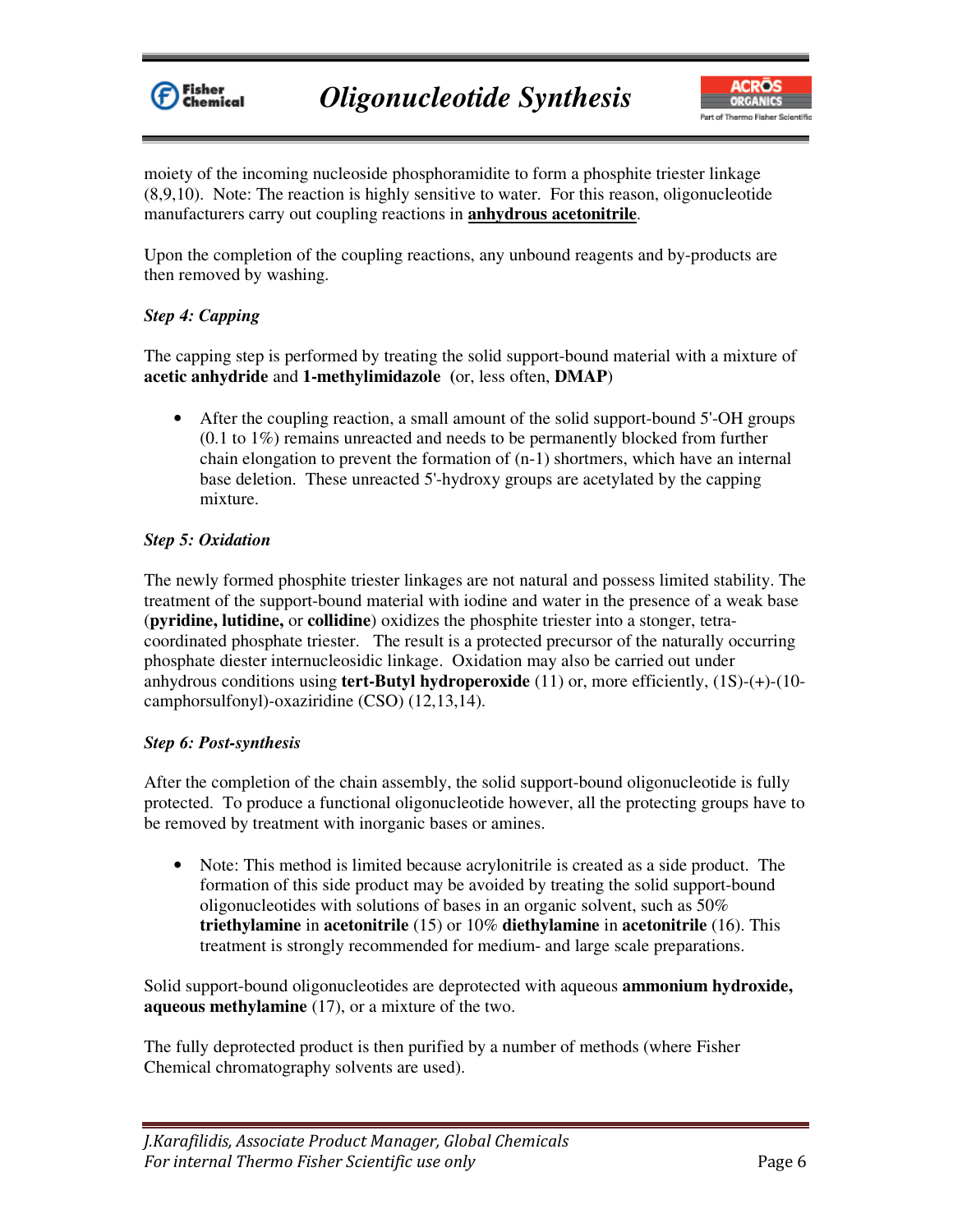



- **Most commonly, the crude product is desalted using ethanol precipitation, size exclusion chromatography, or reverse-phase HPLC**
- **To eliminate unwanted (n-1) shortmers, the oligonucleotides can be purified via polyacrylamide gel electrophoresis**
- **Unwanted by-products can also be purified by anion-exchange HPLC followed by desalting**

#### **References:**

- 1. Tanaka, Toshiki; Letsinger, R. L. (1982). "Syringe method for stepwise chemical synthesis of oligonucleotides". *Nucl. Acids Res.* **10** (10): 3249–3259. doi:10.1093/nar/10.10.3249.
- 2. "OligoMaster LS2". Azcobiotech.com. http://www.azcobiotech.com/instruments/OligoMaster.php. Retrieved 2011-10-18.
- 3. "DNA / RNA Oligonucleotide Synthesizer: MerMade 384". Bioautomation.com. http://www.bioautomation.com/Synthesizers-MerMade%20384.html. Retrieved 2011-10-18.
- 4. Sproat, B.; Colonna, F.; Mullah, B.; Tsou, D.; Andrus, A.; Hampel, A.; Vinayak, R. (1995). "An efficient method for the isolation and purification of oligoribonucleotides". *Nucleosides & Nucleotides* **14** (1&2): 255–273. doi:10.1080/15257779508014668.
- 5. Stutz, A.; Hobartner, C.; Pitsch, S. (2000). "Novel fluoride-labile nucleobase-protecting groups for the synthesis of 3'(2')-O-amino-acylated RNA sequences". *Helv. Chim. Acta* **83** (9): 2477–2503. doi:10.1002/1522-2675(20000906).
- 6. Welz, R.; Muller, S. (2002). "5-(Benzylmercapto)-1H-tetrazole as activator for 2'-O-TBDMS phosphoramidite building blocks in RNA synthesis". *Tetrahedron Lett.* **43** (5): 795–797. doi:10.1016/S0040-4039(01)02274-2.
- 7. Vargeese, C.; Carter, J.; Yegge, J.; Krivjansky, S.; Settle, A.; Kropp, E.; Peterson, K.; Pieken, W. (1998). "Efficient activation of nucleoside phosphoramidites with 4,5-dicyanoimidazole during oligonucleotide synthesis". *Nucl. Acids Res.* **26** (4): 1046–1050. doi:10.1093/nar/26.4.1046. PMC 147346. PMID 9461466.
- 8. Ogilvie, K. K.; Usman, N.; Nicoghosian, K.; Cedergren, R. J. (1988). "Total chemical synthesis of a 77 nucleotide-long RNA sequence having methionine-acceptance activity". *Proc. Natl. Acad. Sci. USA* **85** (16): 5764–5768. doi:10.1073/pnas.85.16.5764. PMC 281845.
- 9. Wu, T.; Ogilvie, K. K.; Perreault, J. Pierre; Cedergren, R. J. (1989). "Convenient procedure for the preparation of specific mixed DNA-RNA polymers". *J. Amer. Chem. Soc.* **111** (22): 8531–8533. doi:10.1021/ja00204a043.
- 10. Pon, R. T. (1987). "Enhanced coupling efficiency using 4-dimethylaminopyridine (DMAP) and either tetrazole, 5-(o-nitrophenyl)tetrazole, or 5-(p-nitrophenyl)tetrazole in the solid phase synthesis of oligoribonucleotides by the phosphoramidite procedure". *Tetrahedron Lett.* **28** (32): 3643–3646. doi:10.1016/S0040-4039(00)96344-5.
- 11. Alul, R. H.; Singman, C. N.; Zhang, G.; Letsinger, R. L. (1991). "Oxalyl-CPG: a labile support for synthesis of sensitive oligonucleotide derivatives". *Nucleic Acids Res.* **19** (7): 1527–1532. doi:10.1093/nar/19.7.1527.
- 12. "New Product: 0.5M CSO for non-aqueous oxidation in DNA synthesis". Glenres.com. http://www.glenresearch.com/GlenReports/GR22-23.html. Retrieved 2013-01-28.
- 13. **^** Manoharan, M.; Lu, Y.; Casper, M. D.; Just, G. (2000). "Allyl Group as a Protecting Group for Internucleotide Phosphate and Thiophosphate Linkages in Oligonucleotide Synthesis: Facile Oxidation and Deprotection Conditions". *Org. Lett.* **2** (3): 243–246. doi:10.1021/ol9910518.
- 14. Prakash, T. P.; Johnston, J. F.; Graham, M. J.; Condon, T. P.; Manoharan, M. (2004). "2'-O-[2-[(N,Ndimethylamino)oxy]ethyl]-modified oligonucleotides inhibit expression of mRNA in vitro and in vivo". *Nucleic Acids Res.* **32** (2): 828–833. doi:10.1093/nar/gkh220.
- 15. Capaldi, D. C.; Gaus, H.; Krotz, A. H.; *et al.* (2003). "Synthesis of High-Quality Antisense Drugs. Addition of Acrylonitrile to Phosphorothioate Oligonucleotides: Adduct Characterization and Avoidance". *Org. Proc. Res. & Development* **7** (6): 832–838. doi:10.1021/op020090n.
- 16. Volume 5: Deprotect to completion in organic solvents. *Glen Report* **22** (2)